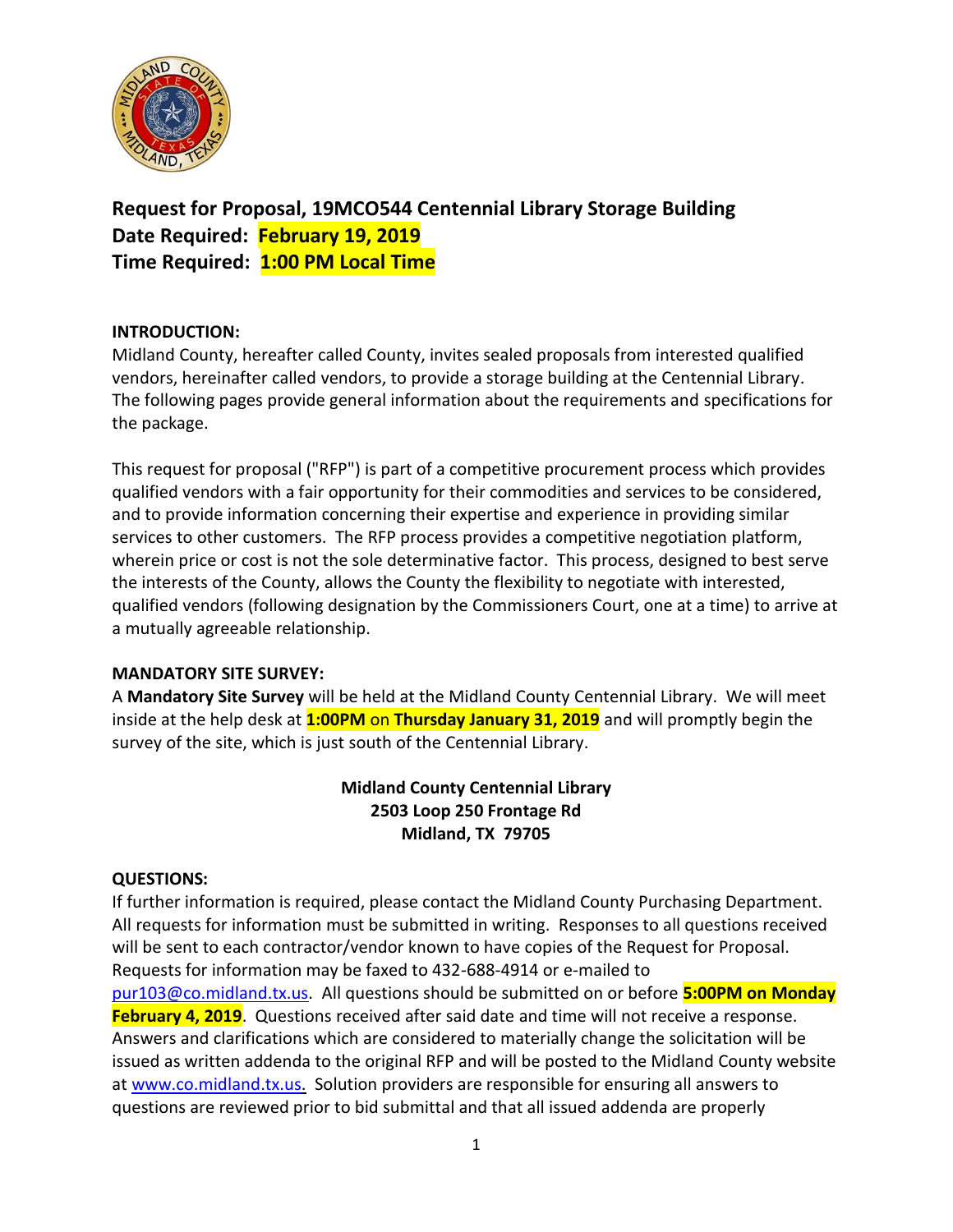acknowledged with their submitted proposal response. Midland County will not be responsible for any verbal exchange between the vendor and an employee of Midland County.

## **COPIES AND RECEIPT:**

Please submit one (1) original, three (3) copies, and an electronic copy on USB drive of the proposal. **An executed copy of the Proposal Affidavit SIGNED AND NOTARIZED (Page 8) must be included in each submission.** Please note that if no Proposal Affidavit is included, the response will be rejected. Midland County is exempt from all state and federal taxes. Tax exempt certificates are available upon request.

All responses should be submitted in a sealed envelope, marked on the outside**,** 

# **Centennial Library Storage Building 19MCO544**

**\_\_\_\_\_\_\_\_\_\_\_\_\_\_\_\_\_\_\_\_\_\_\_\_ Company Name**

Responses must be received by **1:00PM Local Time** on **February 19, 2019**. Late proposals will be rejected and returned without being opened. The clock in the Purchasing Agent's office is the official time piece for this submission. If interested, Contractors may use mail or express systems to deliver their proposal to the Purchasing Department; they should insure that they are tendered to the carrier in plenty of time to reach the Purchasing Department by the time and date required. Facsimile transmitted proposals shall not be accepted.

**SUBMISSION LOCATION:** All bids which are mailed, shipped, delivered, etc. should be addressed as follows:

#### **Midland County Purchasing Department**

Midland County Courthouse Attention: Kristy Engeldahl, Purchasing Agent 500 N. Loraine Street, Suite 1101 Midland, Texas 79701

#### **DOCUMENTATION SUBMISSION:**

The respondent must submit all required documentation. Failure to provide requested information may result in rejection of the proposal.

#### **ALTERATION OF PROPOSAL:**

A proposal may be altered, modified or amended by a vendor at any time, prior to the time and date set forth above as the submission deadline. Alterations, modifications or amendments to a proposal must be made in the offices of the Purchasing Department. Any interlineations, alteration or erasure made on a proposal before the submission deadline must be initialed by the signer of the proposal, guaranteeing authenticity. A proposal may not be altered, modified or amended after the submission deadline.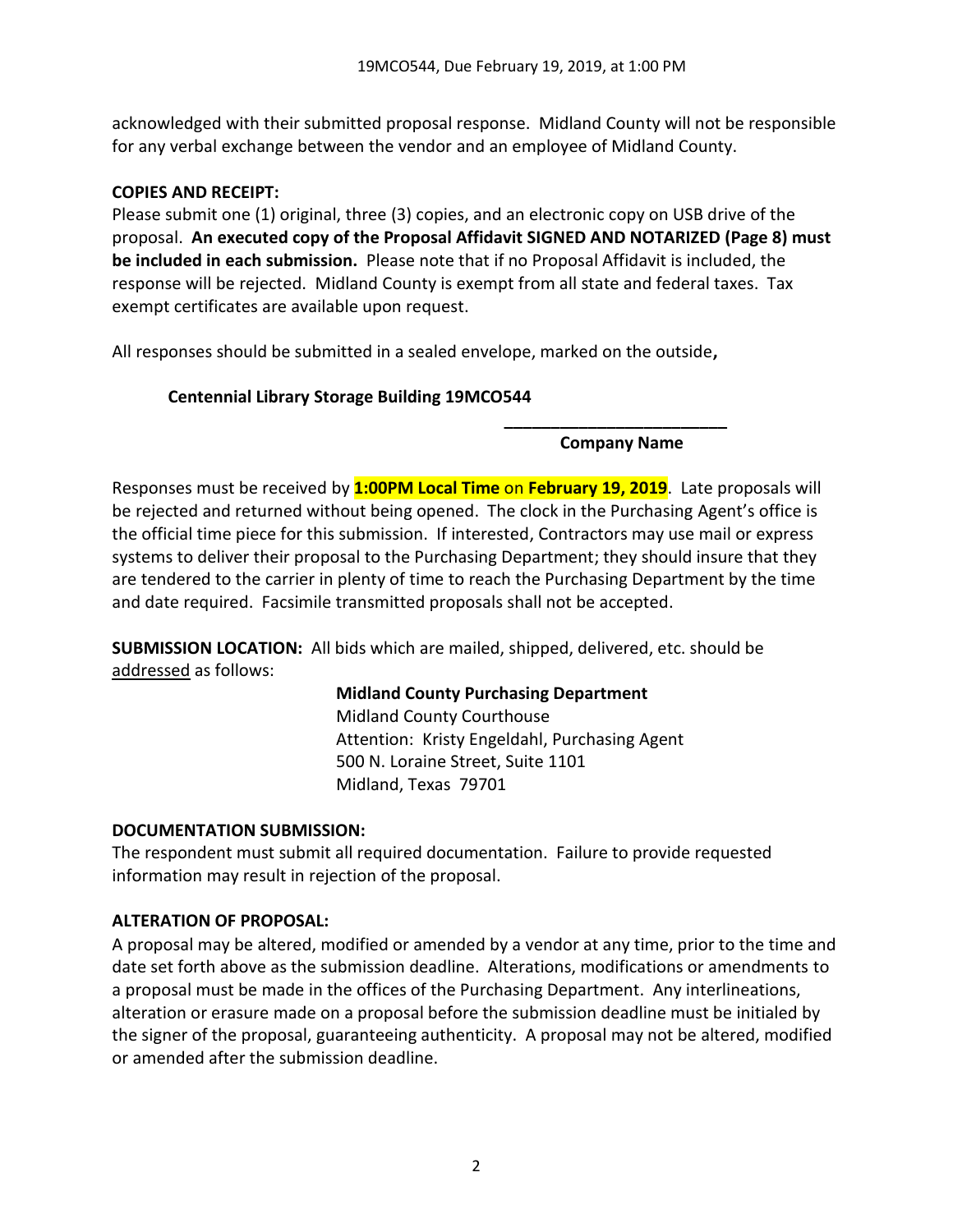### **WITHDRAWAL:**

A proposal may not be withdrawn or canceled by the respondent for a period of sixty (60) days following the date designated for the receipt of proposals, and respondent so agrees upon submittal of their proposal.

## **CONFLICT OF INTEREST:**

No public official shall have interest in this contract, in accordance with Vernon's Texas Codes annotated Local Government Code Title 5, Subtitle C, Chapter 171. Vendor is required to sign affidavit form included in Proposal documents.

# **SILENCE OF SPECIFICATIONS:**

The apparent silence of these specifications as to any detail of the apparent omission from it of a detailed description concerning any point, shall be regarded as meaning that only the best commercial practices are to prevail. All interpretations of these specifications shall be made on the basis of this statement.

# **CONFIDENTIALITY:**

Contents of the proposals will remain confidential until the contract is awarded. At that time the contents will be made public under the Texas Public Information Act; except for any portion of a proposal which has been clearly marked as a trade secret or proprietary data (the entire proposal may not be so marked). Proposals will be opened, and the name of the firm submitting the proposal read aloud and acknowledged at **1:05PM** on **Tuesday February 19, 2019** in the Purchasing Department Conference Room, located in the Midland County Courthouse, Suite 1101. All respondents or other interested parties are invited to attend the opening.

Vendors are hereby notified that the Owner strictly adheres to all statutes, court decisions, and opinions of the Texas Attorney General with respect to disclosure of public information.

# **ADDITIONAL INFORMATION AND DEMONSTRATION, NEGOTIATIONS:**

Prior to award, selected vendors may be asked to provide further information concerning their proposal, up to and including presentations/demonstrations. The Midland County Commissioners Court reserves the right to reject any and all proposals or waive formalities as deemed in the best interests of Midland County. The County may also enter into discussions and revisions of proposals after submission and before award for the purpose of obtaining the best and final offer, and to accept the proposal deemed most advantageous to Midland County.

This request for proposal (RFP) is part of a competitive procurement process which is designed to best serve the interests of the County in obtaining complicated commodities and/or services. It also provides interested Contractors with a fair opportunity for their goods and services to be considered. The RFP process is designed to be a competitive negotiation platform, where price is not required to be the sole determinative factor. Also, the County has the flexibility to negotiate with interested vendors (one at a time) to arrive at a mutually agreeable relationship. Negotiations will be arranged with vendors in a hierarchal order, starting with the vendor selected as the primary. If a contract cannot be negotiated, negotiations will, formally and in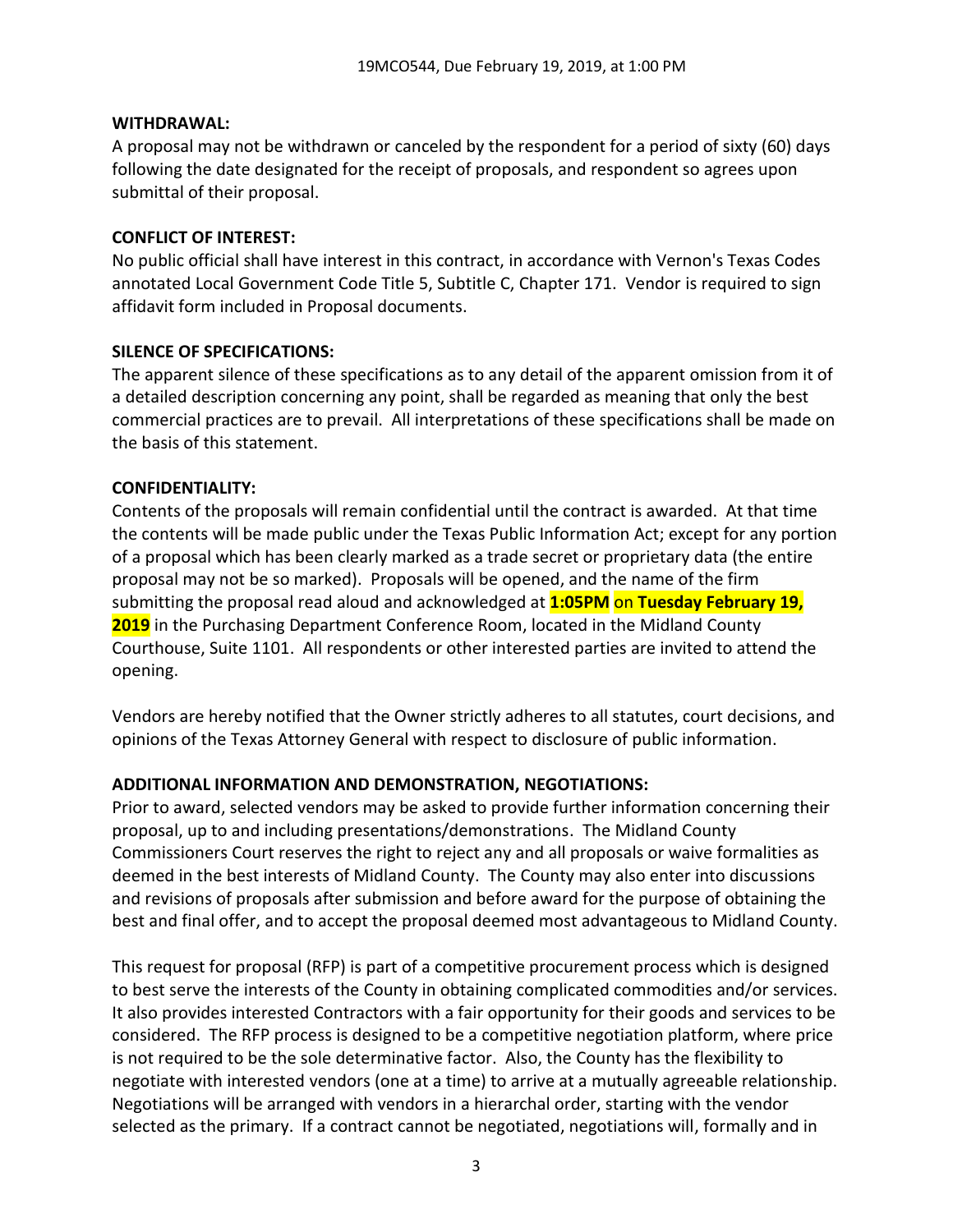writing, end with that vendor and proceed to move to the second vendor, and so forth until a contract is negotiated.

# **RIGHTS OF THE CONTRACTING AUTHORITY:**

Midland County reserves the right to withdraw this RFP at any time and for any reason. Midland County also has the right to terminate its selection process at any time and to reject all responses, or all proposals. Receipt of the proposal materials by Midland County or submission of a proposal to Midland County confers no rights upon the vendor nor obligates Midland County in any manner.

Vendor must agree to Midland County's Standard Terms and Conditions which are set forth in attached documentation.

All costs associated with the preparation or submittal of proposals shall be borne by the vendor, and no cost shall be sustained by Midland County.

# **ORAL COMMITMENT:**

Vendors should clearly understand that any verbal representations made or assumed to be made during any discussions held between representatives of a vendor and any Midland County personnel or official are not binding on Midland County.

# **WAIVER OF CLAIMS:**

Submission of a proposal indicates vendor's acceptance of the evaluation technique and vendor's recognition that some subjective judgments must be made by the County during the determination of qualification.

# **SELECTION CRITERIA:**

Price is a primary consideration, however, it is not the only consideration to be used in the selection. The product and/or service to be provided is also of major importance. Midland County will require that the successful vendor provide a representative for all County related business, service, billing, installation, activation and termination of said service. The evaluation criteria and factors are identified on pages 10 and 11.

# **ORDINANCES AND PERMITS:**

The Contractor/Vendor agrees, during the performance of the work, to comply with all applicable Federal, State, or local code and ordinances.

# **INVOICES:**

Invoices are to be mailed to P.O. Box 421, Midland, Texas 79702 and should cite the applicable Purchase Order Number. Any and all notices or other communications required or permitted by any contract awarded as a result of this RFP shall be served on or given to Midland County, in writing, by personal delivery to the Purchasing Agent of Midland County, Texas, or by deposit with the United States Mail, postage prepaid, registered or certified mail, return receipt requested, addressed to the Midland County Purchasing Agent 500 N. Loraine Suite 1101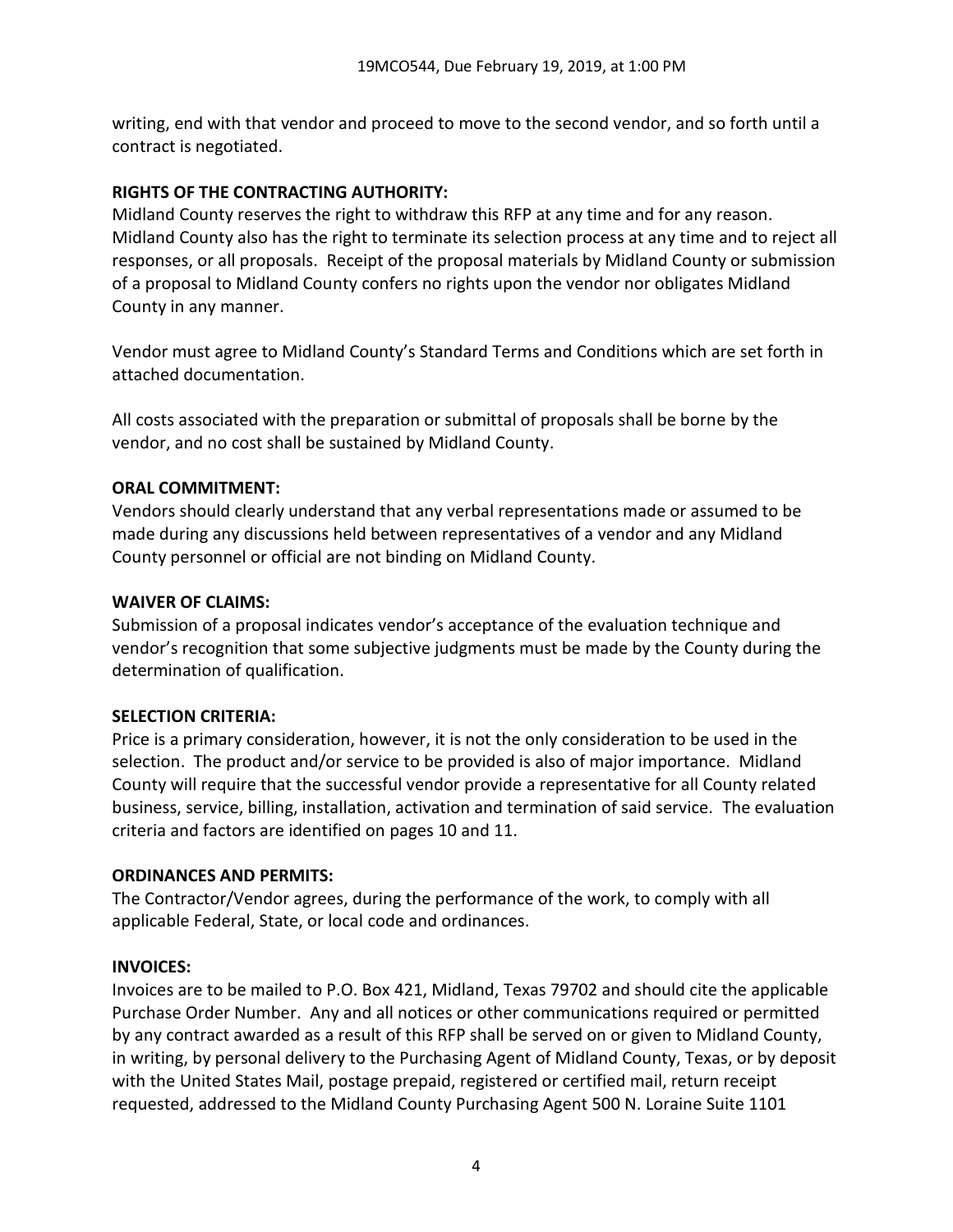Midland, TX 79701, or at such other address as may have been specified by written notice to vendor.

# **INSURANCE:**

The awarded vendor will maintain such insurance as will protect the vendor and the County from claims under the Workers' Compensation Acts, and any amendments thereof, and from any other claims for damages from personal injury, including death, which may arise from operations under this agreement, whether such operations be by themselves or by any sub-Contractor, or anyone directly or indirectly employed by either of them. Current Certificate of such insurance shall be furnished to Midland County and shall show all applicable coverage(s).

# **Other insurance requirements are:**

-General Liability with a \$1,000,000 per occurrence limit and \$2,000,000 general aggregate. -Commercial Automobile Liability with a limit of no less than \$1,000,000. The coverage will also extend liability to hired and non-owned autos.

-Workers' Compensation with limit of \$1,000,000 for Employers Liability.

-We also require a minimum umbrella (or follow form excess policy covering over general liability, auto liability and workers compensation) of no less than \$2,000,000.

-Builders Risk coverage with a full replacement value. The policy will have both the Contractor and Midland County as named insureds. This will include coverage for Contractors and Subcontractors of All Tiers.

- Construction Manager Professional Liability Insurance (also known as Construction Managers Errors & Omissions Insurance, or Construction Management Firm E&O) in an amount of no less than \$1,000,000. If coverage is written on a claims-made form, the coverage shall be kept in force for no less than two years after the completion of the project. A standard general liability policy will be accepted only if specifically endorsed to include Construction Manager at Risk.

Midland County will require the selected vendor to name Midland County as an additional for both the general liability and auto liability. A waiver of subrogation in favor of the County is required for the workers compensation. If the additional insured status or waiver of subrogation is not blanket, please send a copy of the actual endorsements prior to commencement of any work.

Midland County will require the selected vendor to name Midland County as an additional named insured and provide a waiver of subrogation prior to making a contract.

# **INDEMNIFICATION:**

The vendor shall defend, indemnify and save whole and harmless the County and all its officers, agents and employees from and against any and all demands, claims, suits, or causes of action of any character, name, kind or description brought for, or on account of, arising out of or in connection with the vendor's performance or non-performance of any obligation of vendor or any negligent act, misconduct or omission of the vendor in the performance of its contractual obligations. The vendor shall defend, indemnify, save, and hold harmless the County and its officers, agents, representatives and employees from and against any and all demands, claims, suits, or causes of action of any character, name, kind or description brought for, on account of,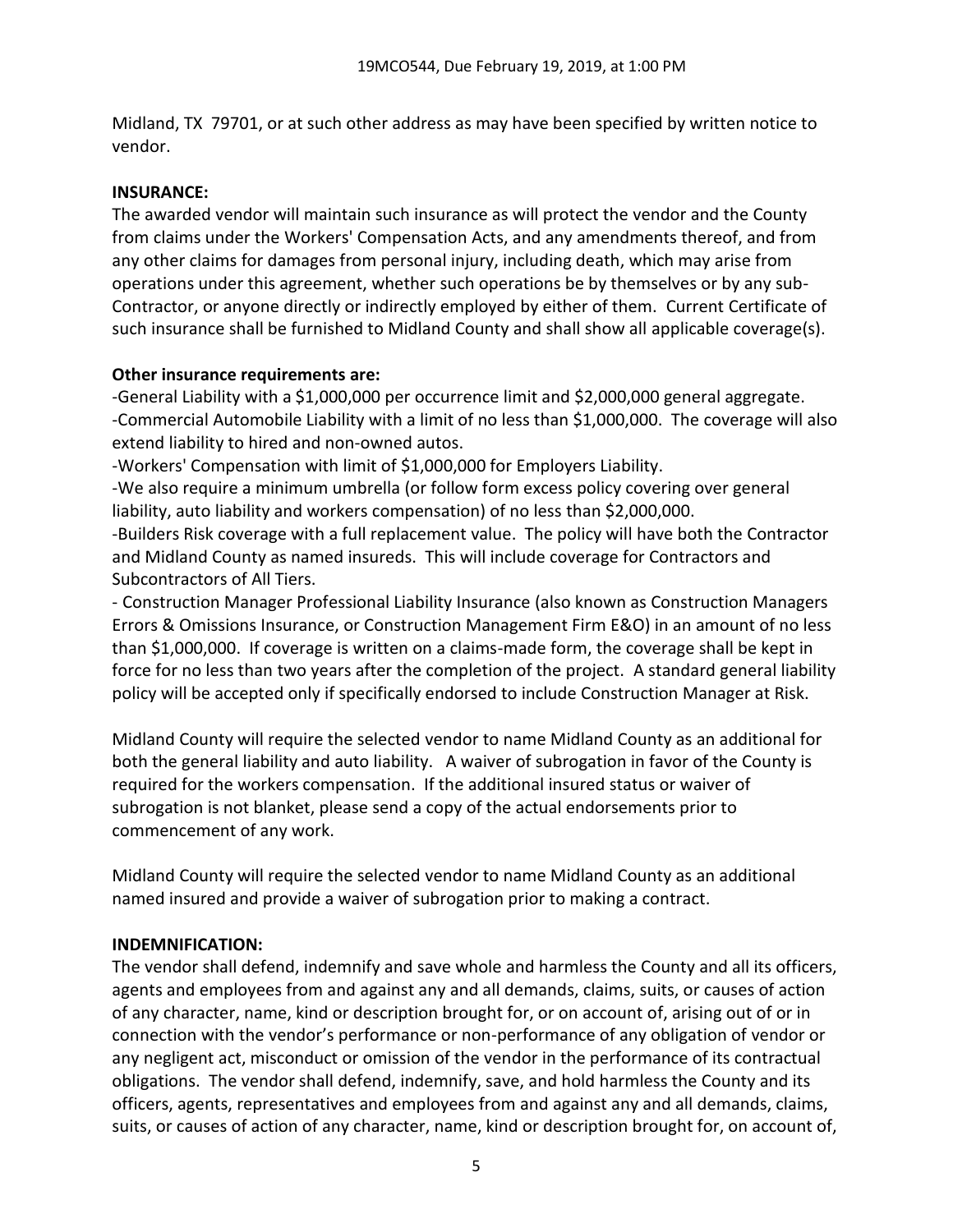arising out of or in connection with vendor's product or service.

## **STATUS OF INDEPENDENT CONTRACTOR:**

Vendor shall be considered an independent contractor, for all purposes. Vendor will not at any time, directly or indirectly, act as an agent, servant, representative or employee of the County. Vendor will not take any action which is intended to create any commitments, duties, liabilities or obligations on behalf of the County, without prior written consent of the County.

## **PARTIAL INVALIDITY:**

In the event any one or more of the provisions contained in this RFP or any contract resulting therefore, for any reason, be held to be invalid, illegal or unenforceable in any respect, such invalidity, illegality or unenforceability shall not affect any other provision of this RFP or any contract resulting therefore and this RFP or the contract resulting therefore shall be construed as if such invalid, illegal or unenforceable provision had never been contained herein.

## **CONTRACT TERMINATION:**

Non-performance of the vendor/contractor in terms of specifications or noncompliance with terms of this contract shall be basis for termination of the contract by the County. Termination in whole or in part, by the County may be made at its option and without prejudice to any other remedy to which it may be entitled at law or in equity, or elsewhere under this contract, by giving (60) sixty days written notice to the vendor/contractor with the understanding that all work being performed under this contract shall cease upon the date specified in such notice. The County shall not pay for work, equipment, services or supplies which are unsatisfactory. vendor/contractor may be given reasonable opportunity prior to termination to correct any deficiency. This, however, shall in no way be construed as negating the basis for termination for non-performance. The right to terminate the notice thereof is controlled by these proposal specifications and is not subject to being altered by contract.

#### **LAW GOVERNING:**

The parties under contract shall be subject to all Federal laws and regulations, and all rules and regulations of the State of Texas. The laws of the State of Texas shall govern the interpretation and application of the contract; regardless of where any disagreement over its terms should arise or any case of action arise.

#### **REMEDIES:**

The successful vendor and Midland County agree that both parties have all rights, duties, and remedies available as stated in the Uniform Commercial Code.

#### **VENUE:**

It is hereby agreed that the contract will be made in Midland, Midland County, Texas, and any dispute arising as a result of it shall be governed by the laws of the State of Texas for the purpose of any law suit, and the parties agree that such lawsuit shall be brought in Midland County, Texas.

#### **FUNDING CONTINGENCY:**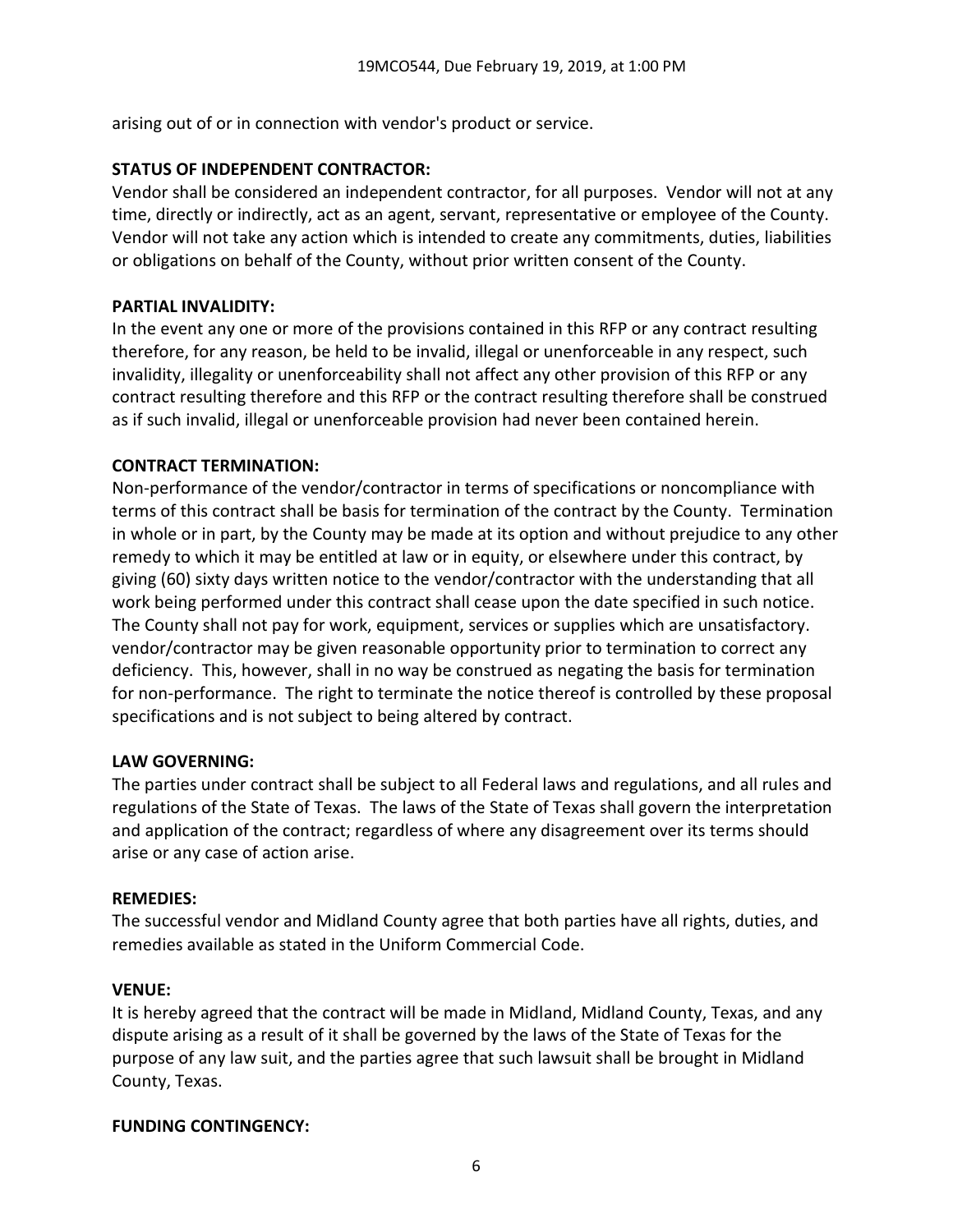Any contract awarded pursuant to this RFP shall be contingent on sufficient funding and authority being made available in each fiscal period by the appropriate officials of Midland County. If sufficient funding or authority is not made available, the contract shall become null and void.

#### **ASSIGNMENT:**

The contractor shall not sell, assign transfer or convey this contract in whole or in part, without the prior written consent of the County.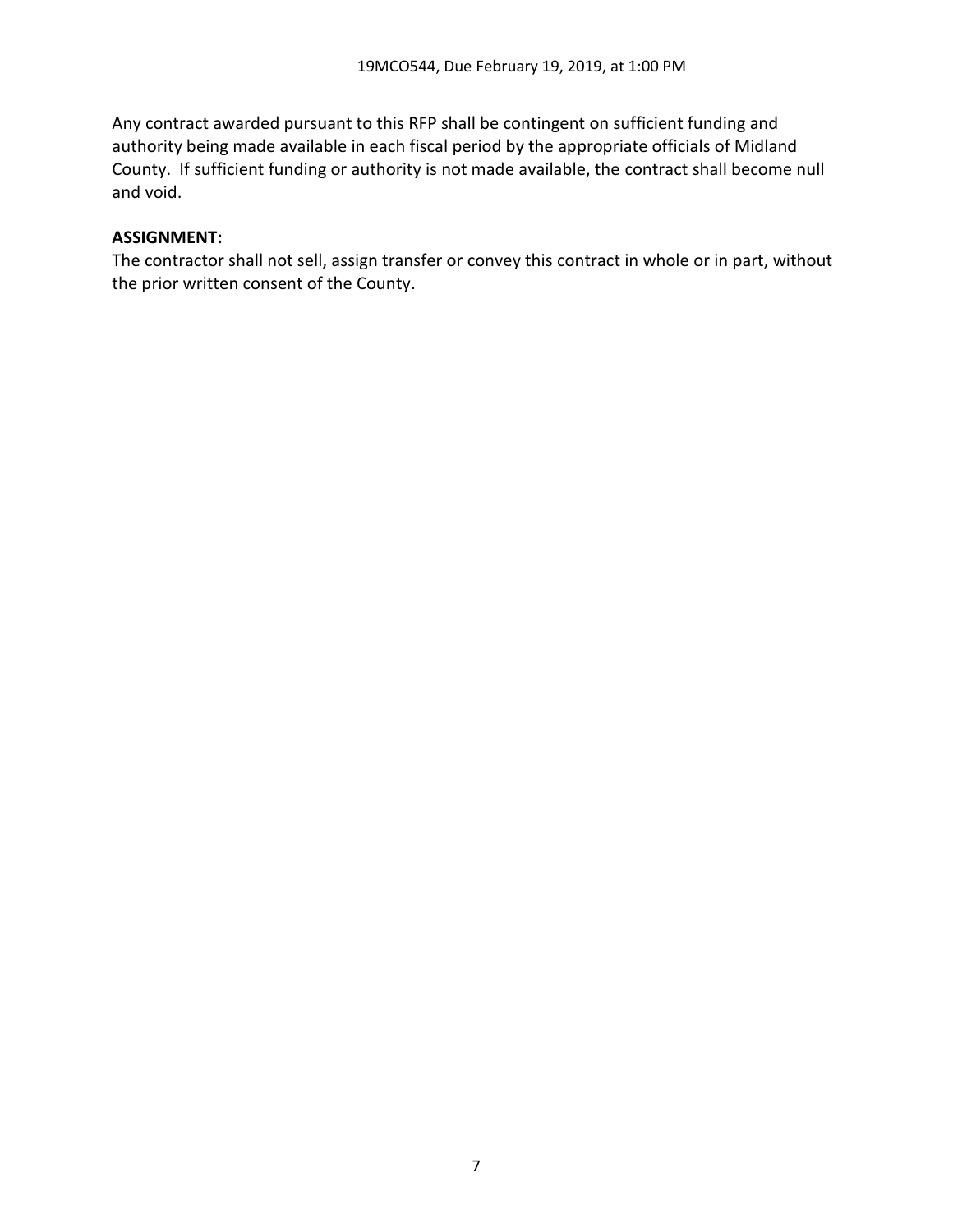# **REQUIRED FORM COMPANY AFFIDAVIT**

The affiant, The affiant,  $\frac{1}{2}$  is tates with respect to this submission to County:

I (we) hereby certify that if the contract is awarded to our firm that no member or members of the governing body, elected official or officials, employee or employees of said County, or any person representing or purporting to represent the County, or any family member including spouse, parents, or children of said group, has received or has been promised, directly or indirectly, any financial benefit, by way of fee, commission, finder's fee or any other financial benefit on account of the act of awarding and/or executing a contract.

I hereby certify that I have full authority to bind the company and that I have personally reviewed the information contained in the RFP and this submission, and all attachments and appendices, and do hereby attest to the accuracy of all information contained in this submission, including all attachments and exhibits.

I acknowledge that any misrepresentation will result in immediate disqualification from any consideration in the submission process.

I further recognize that County reserves the right to make its award for any reason considered advantageous to the County. The company selected may be without respect to price or other factors.

|                                                                               | Phone _______________________ |  |
|-------------------------------------------------------------------------------|-------------------------------|--|
|                                                                               |                               |  |
| Type of business organization (corporation, LLC, partnership, proprietorship) |                               |  |
|                                                                               |                               |  |
|                                                                               |                               |  |
|                                                                               |                               |  |

Notary Seal Below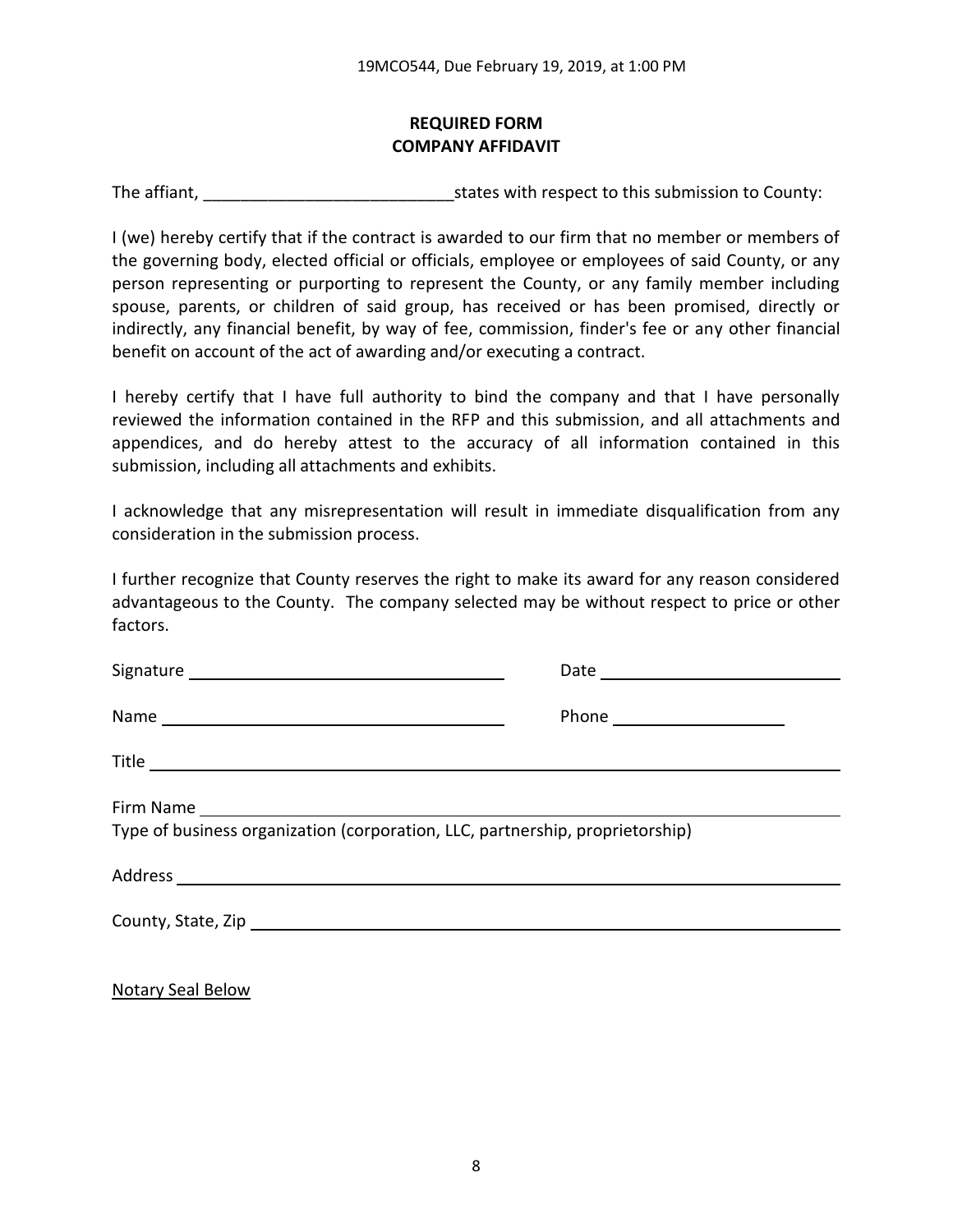### **SPECIFICATION**

#### **PURPOSE:**

It is Midland County's intent to hire a contractor to build a storage building. The vendor must gather all necessary certifications, permits, and equipment for the construction of the building. The overall design of the building is attached in this request for proposal, however the vendor must design the structure and foundation. The purpose of said building is to provide the necessary storage space for the Midland County Centennial Library.

# **SUBCONTRACTOR AND/OR SUPPLIER IDENTIFICATION:**

Should the vendor subcontract any work, the vendor shall indicate below the name of each subcontractor and/or supplier the vendor will use in the performance of the contract. The vendor shall specify the work to be performed by the subcontractor or the materials to be provided by the supplier. Any changes in subcontractor and/or supplier listed below shall require prior approval by the Purchasing Office.

Vendors shall also verify that the vendor can and will deliver the performance and payment bonds referred to below. In the event that a vendor cannot make this verification, this may be grounds to reject the vendor.

The vendor shall deliver performance and payment bonds – in amounts whose penal sums shall be equal to the Project Budget – executed with a surety company authorized to do business in the State of Texas not later than the 10th calendar day after the date the vendor executes the contract or provides the guaranteed maximum price.

# **CONSTRUCTION LOCATION:**

The storage warehouse is to be built south of the Midland County Centennial Library.

# **BUILDING SPECIFICATIONS: SEE ATTACHMENT A**

60'3" x 25' Sloped roof going from 16' to 14' Metal building (color to match the existing buildings) North wall will be 16', South wall will be 14', East and West walls will slope from 16' to 14' Concrete slab reinforced to withstand forklift and light truck Gutter and downspouts 2 roll up doors (14'x14') 1 walk through door Lights overhead and on exterior, number and quality are up to the vendor to propose in this RFP Light switches, one at the walk through door and one at each roll up door for a total of 3 Double gang electrical outlets, one below each light switch for a total of 3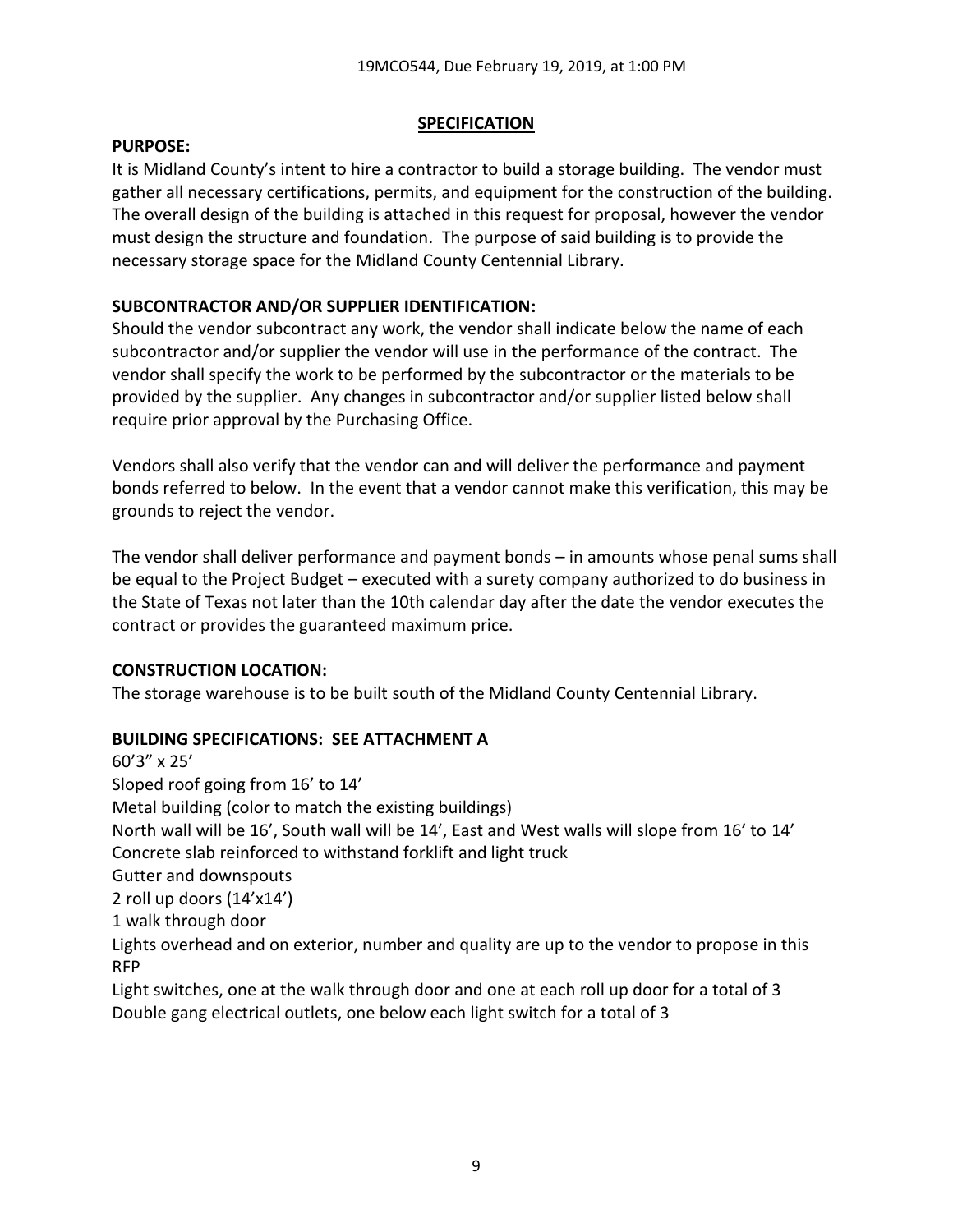## **EVALUATION PROCESS:**

The County will award to the proposed vendor that submits a bid which represents the "best value" to the County. The best value shall not be based solely upon price but the bid which receives the highest cumulative score for each of the evaluation factors delineated herein.

#### **CRITERIA:**

Introduction (Executive Summary): 1 page maximum

Tab 1 Previous Related Experience: (15 points, maximum)

- Indicate experience with publicly funded facilities of same approximate size and type as the anticipated project.
- Indicate safety record on previous projects.
- Indicate whether vendor has had construction contracts terminated prior to completion or whether a bonding company surety has had to pay funds under a bond of the vendor.

Tab 2 Identity and Location of vendor: (5 points, maximum)

• Indicate the exact legal name of vendor, its type of legal organization, its State of organization, its mailing address, the office/business location of the vendor from which the project will be managed; and, address vendor's availability to the project and the County and the response time.

Tab 3 Personnel: (15 points, maximum) Indicate the following:

- Office Staff qualifications, registrations, experience.
- On-site Staff qualifications, registrations, experience.
- Consultants (if any) discipline, staff size, experience in related projects, location.

Tab 4 Project Management: (15 points, maximum)

- Indicate the total project approach proposed by your firm to provide necessary construction services – from contract execution through warranty period.
- Indicate that all major elements of the work on the project shall, at the expense of the vendor, be publicly advertised by vendor; the vendor shall receive bids or proposals for such work from trade contractors or subcontractors (which may include vendor) and said bids and proposals shall be received and accepted in accordance with Texas Government Code Section 2269.255.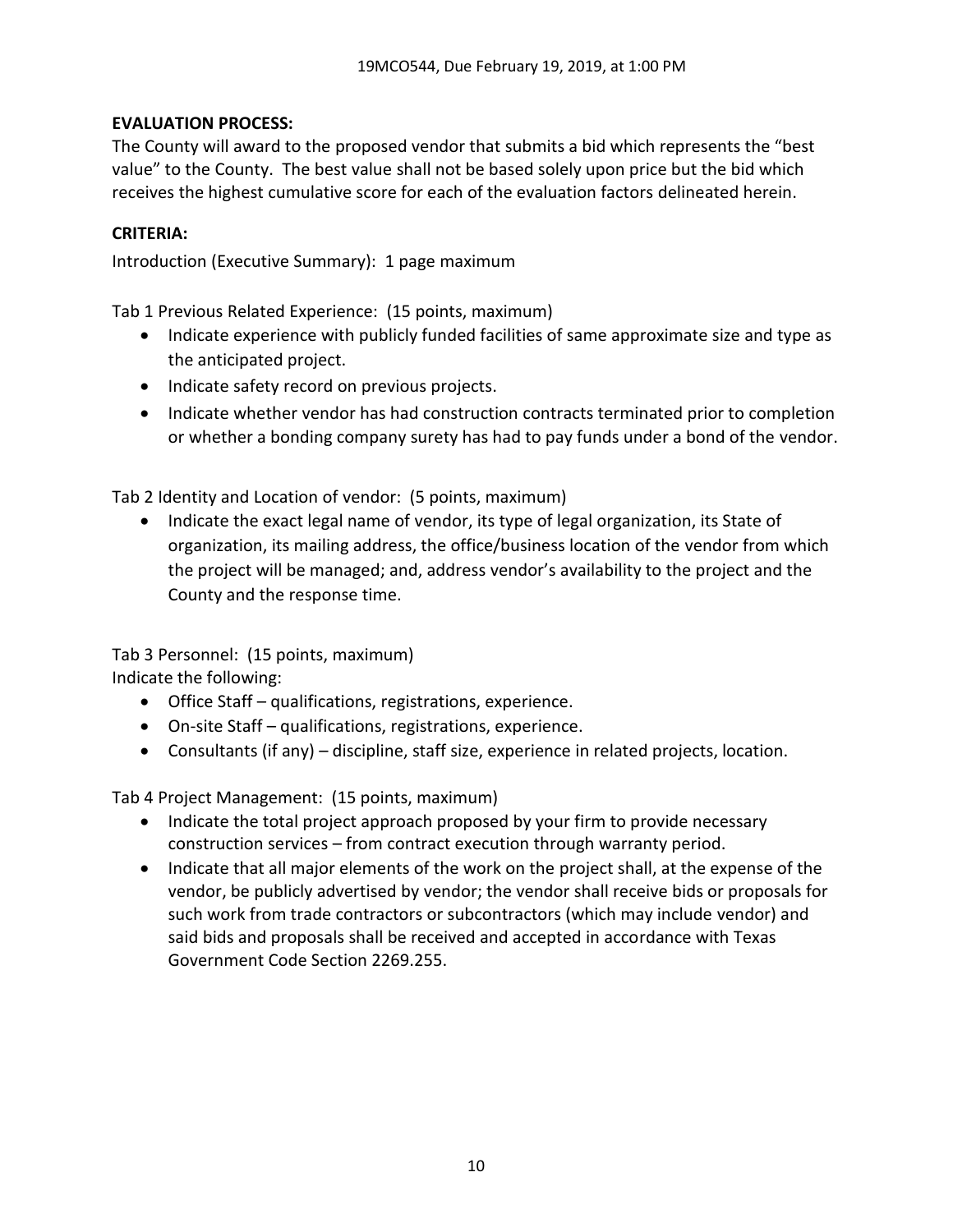Tab 5 Project Schedule: (15 points, maximum)

• Indicate the time required to perform necessary construction services, including construction timeline, for this project.

Tab 6 References: (Include name, address, and phone number of contact) (10 points, maximum)

- Indicate (3 minimum) general references who can attest to the vendor's ability, performance, and safety record.
- Indicate (3 minimum) contractor references who can attest to the vendor's abilities in handling construction management.

Tab 7 Cost: (25 points, maximum)

- Indicate the Vendor's proposed fee for construction services and its price for fulfilling the general conditions of the construction contract.
- Indicate the guaranteed maximum price of construction of said building, including the foundation and electrical work.
- Indicate any contingency cost you would include in your budget/guaranteed maximum price.
- Indicate the cost of construction of said building, including foundation and electrical work.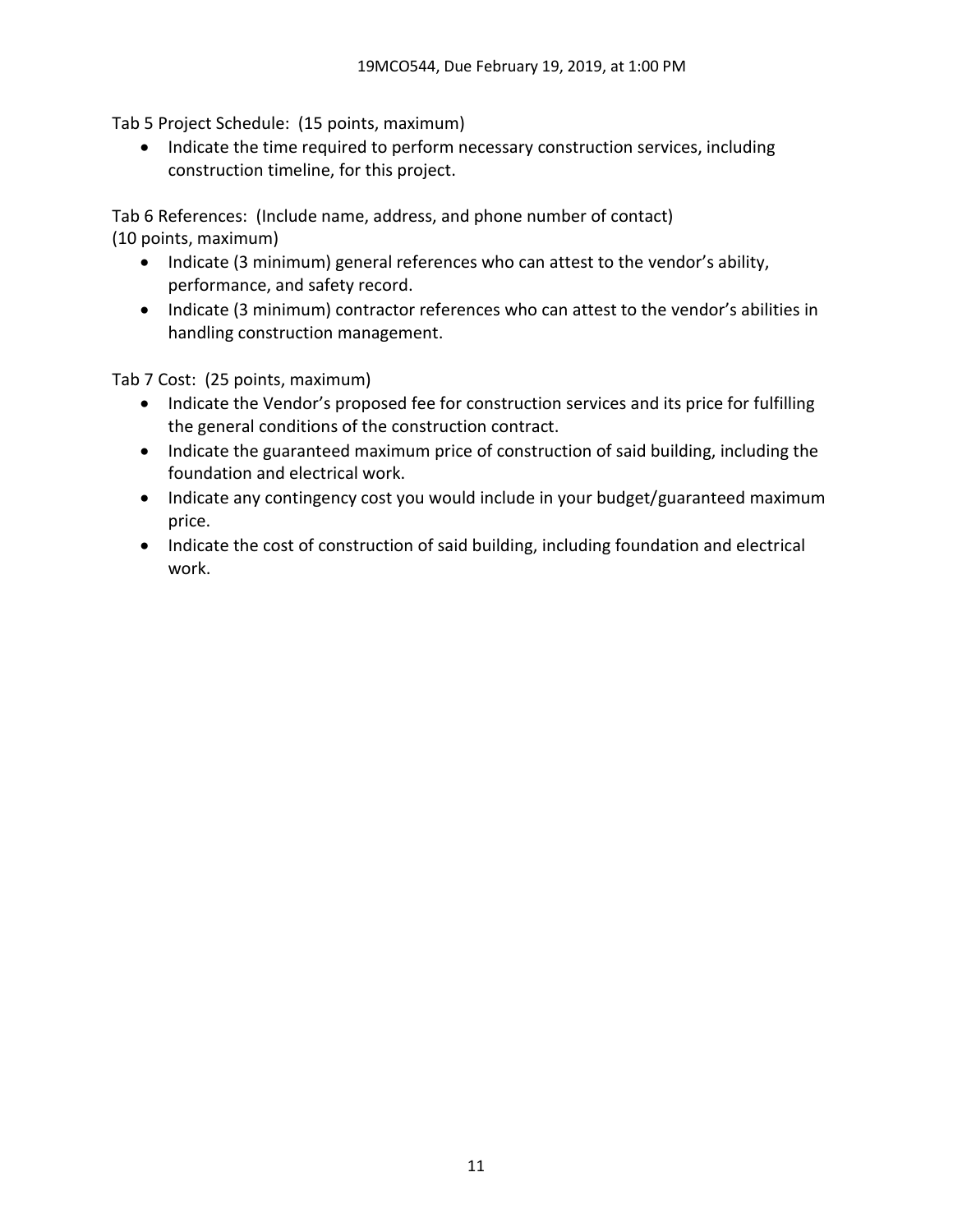